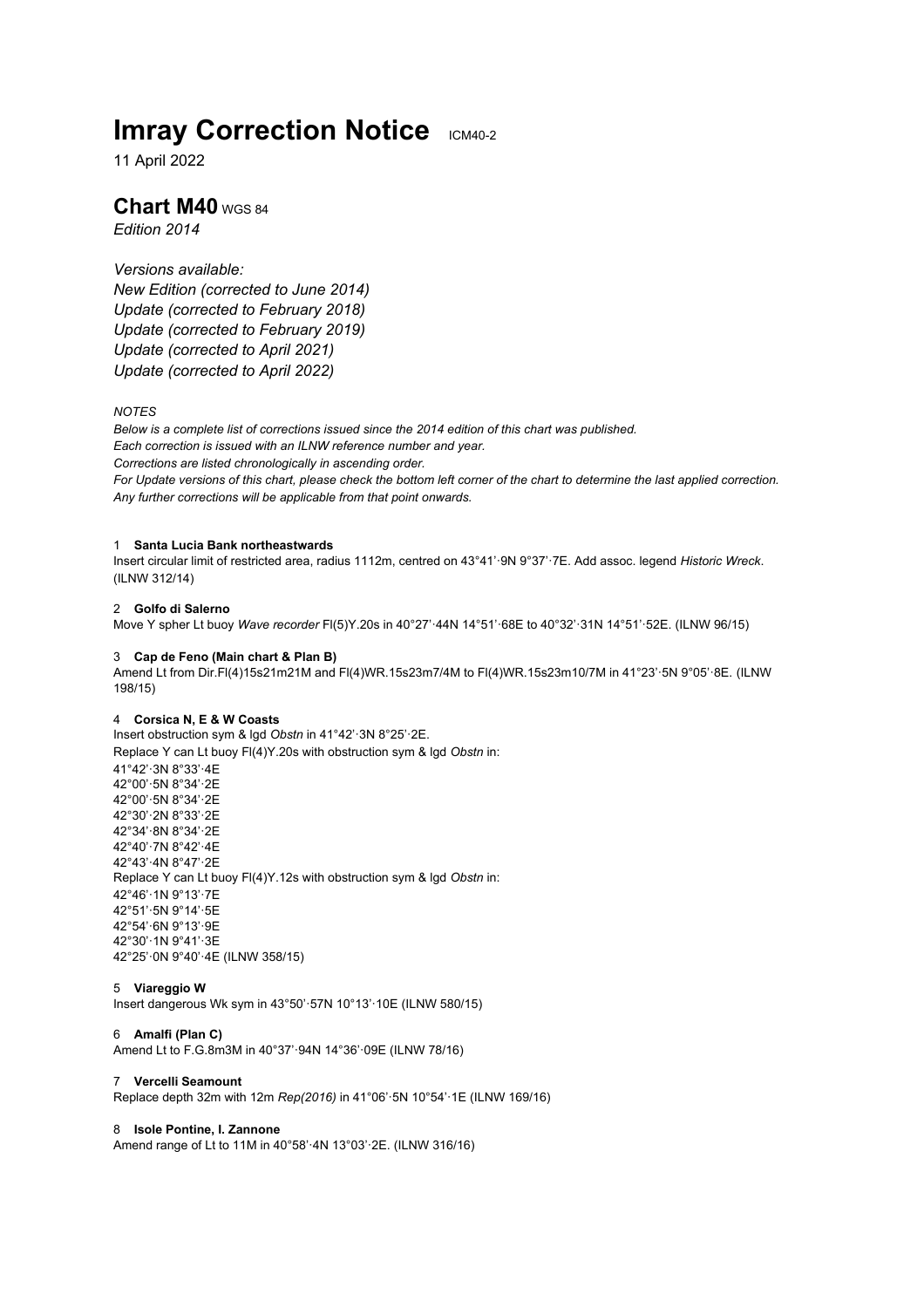## 9 **Corsica Channel TSS**

A new traffic separation scheme (TSS) is to be implemented on 1st December 2016 in the Corsica Channel between Cap Corse and Isola Capraia.

Charts will be updated when the TSS is implemented. (ILNW 487/16)

#### 10 **In the Corsica Channel Traffic Separation Scheme**

A Traffic Separation Scheme (TSS) was implemented in the Corsican Channel on 1st December 2016. Yachtsmen are reminded that when within the traffic lanes shown on this chart they should proceed in the general direction indicated by the arrows or, if crossing a lane, they should do so as nearly as practicable at right angles to it. Insert accompanying block correction centred on 42°53'·88N 9°33'·61E (ILNW 569/16)

# 11 **La Caletta E**

Delete Y spec. spher. Lt buoy *Wave recorder* Fl(5)Y.20s in 40°37'·0N 9°53'·5E (ILNW 20/17)

#### 12 **Anchorages - Biocenosis**

Yachtsmen are advised that within the area covered by this chart, the seabed is partially covered with protected biocenosis. In order to preserve these areas, yachtsmen must anchor on sand after visual examination of the seabed. (ILNW 53/17)

#### 13 **St-Raphaël S**

Amend Lt to Q.WR.11/8M in 43°24'·4N 6°46'·4E (ILNW 114/17)

# 14 **Golfo di Gaeta**

Insert dangerous Wk sym. in 41°14'·51N 13°37'·93E (ILNW 133/17)

#### 15 **Livorno W**

Insert Y spher. Lt buoy *ODAS* Fl(5)Y.20s in 43°37'·00N 10°00'·00E (ILNW 425/17)

# 16 **Bonifacio Strait (Main chart & Plan B)**

**Main chart** Amend Lt Oc(2)WR.6s17/14M to Iso.WR.4s18/14M in 41°20'·1N 9°15'·5E **Plan B** Amend Lt: Iso.R.4s28m6M to Fl(3)R.12s28m6M in 41°23'·21N 9°08'·67E Oc(2)WR.6s27m17/14M to Iso.WR.4s27m18/14M in 41°20'·07N 9°15'·54E (ILNW 473/17)

# 17 **Toulon S**

Insert dangerline joining: 42°49'·8N 5°54'·0E 42°48'·0N 6°04'·2E 42°47'·4N 6°04'·2E 42°47'·4N 5°54'·6E Plus assoc. lgd *Scientific Instruments*. (ILNW 77/18)

#### 18 **Corsica E Coast**

Replace Y can Lt buoy Fl(4)Y.12s with obstruction sym & lgd *Obstn* in: 41°50'·0N 9°36'·1E 41°46'·8N 9°32'·1E 41°43'·6N 9°31'·5E (ILNW 80/18)

#### 19 **La Spezia S**

Insert dangerous Wk sym. in: 44°00'·7N 9°51'·9E 44°02'·0N 9°56'·0E (ILNW 571/18)

#### 20 **Scog. Africa**

Amend range of Lt Fl.5s12M to 7M in 42°21'·6N 10°03'·9E (ILNW 671/18)

#### 21 **Toulon S**

Insert circular dangerline, radius 1M, centred on 42°48'·0N 6°10'·0E plus assoc. lgd *Scientific Instruments*. (ILNW 735/18)

# 22 **Îles d' Hyères**

Insert circular limit of restricted area, radius 1M, centred on 42°56'·0N 6°19'·0E plus assoc. lgd *Area to be Avoided*. (ILNW 15/19)

23 **Isola del Giglio** *(correction superseded see ILNW 222/19)* Amend range of Lt Fl(4)30s23M to 7M in 42°19'·3N 10°55'·2E. AIS remains unchanged (ILNW 55/19)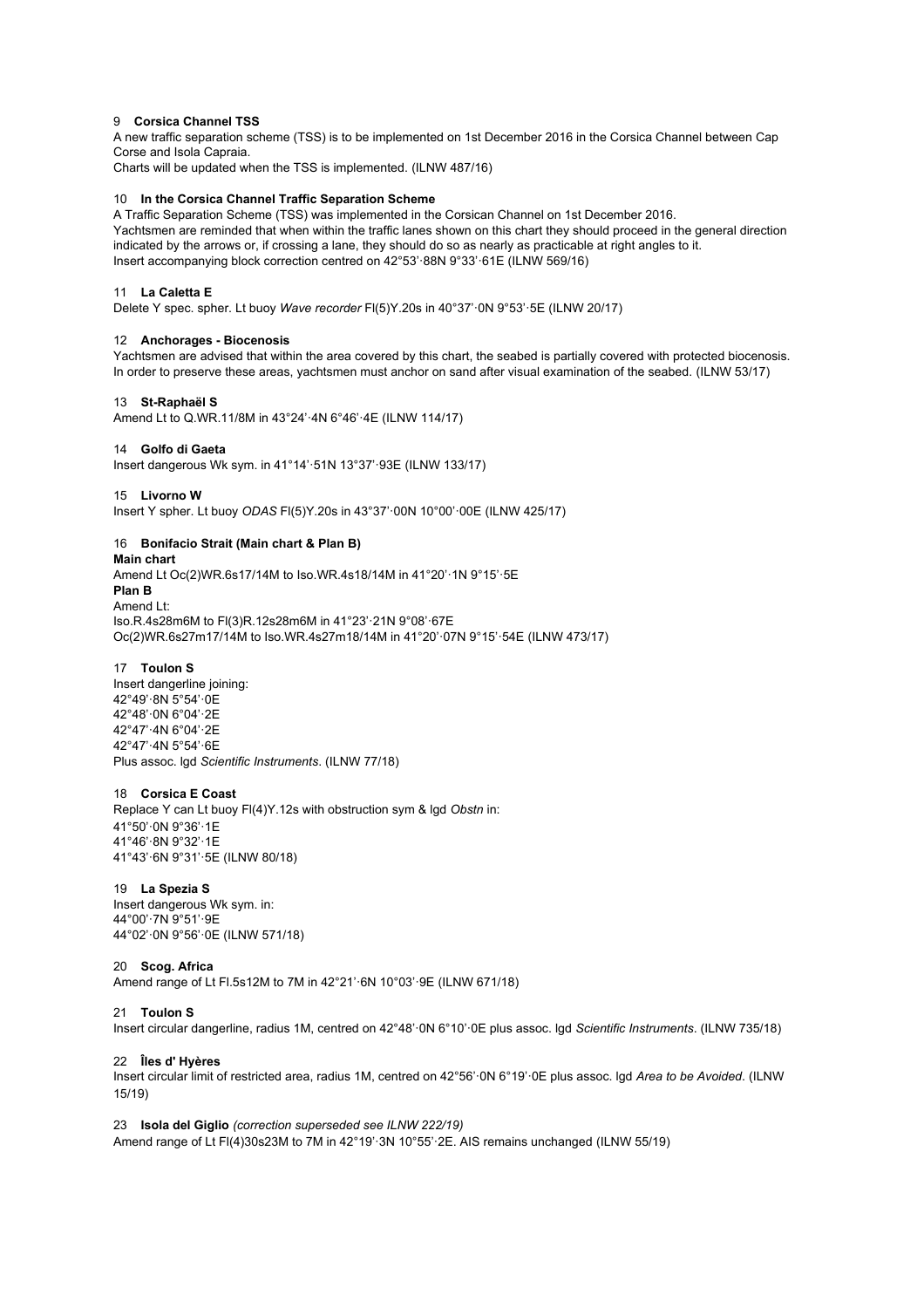## 24 **Monte Argentario (Plan A)**

Amend Lt 2F.G(vert)3M to F.G.7m3M in 42°26'·52N 11°06'·96E (ILNW 56/19)

# 25 **Isola del Giglio**

Amend range of Lt Fl(4)30s7M to 23M in 42°19'·3N 10°55'·2E. AIS remains unchanged (ILNW 222/19)

# 26 **Nice**

Amend Lt FI.R.5s20M to FI.R.4s8M in 43°41'·7N 7°17'·7E (ILNW 266/19)

# 27 **Cannes SW**

Amend range of Lt FI(3)WG.12s13/10M to 8/6M in 43°29'·0N 6°56'·00E (ILNW 444/19)

# 28 **Golfo di Salerno, Amalfi (Plan C)**

Insert Lt F.R.7m8M in 40°37'·94N 14°36'·18E (ILNW 548/19)

#### 29 **Îles d' Hyères**

Insert Y special can Lt buoy *ODAS* Fl(5)Y.20s in 43°02'·6N 6°35'·3E (ILNW 568/19)

# 30 **Amalfi (Plan C)**

Amend Lt F.G.8m3M to Fl.G.5s8m3M in 40°37'·94N 14°36'·09E (ILNW 267/20)

#### 31 **Golfo di Follonica**

Delete restricted area centred on 42°54'·1N 10°44'·4E (ILNW 341/21)

#### 32 **Formiche di Grosseto N**

Delete Entry Prohibited Area centred on 42°35'·8N 10°51'·5E (ILNW 362/21)

#### 33 **La Spezia S**

Delete obstn symbol and assoc lgd *Obstn* in 44°01'·7N 9°49'·2E (ILNW 563/21)

#### 34 **Corse, Bastia**

Amend Lt Fl.WR.4s15/12M to Q.R.14M in 42°41'·8N 9°27'·6E (ILNW 107/22)

# 35 **Corse, Capo Sagro**

Amend range of Lt Fl(3)12s10M to 12M in 42°47'·9N 9°29'·7E (ILNW 108/22)